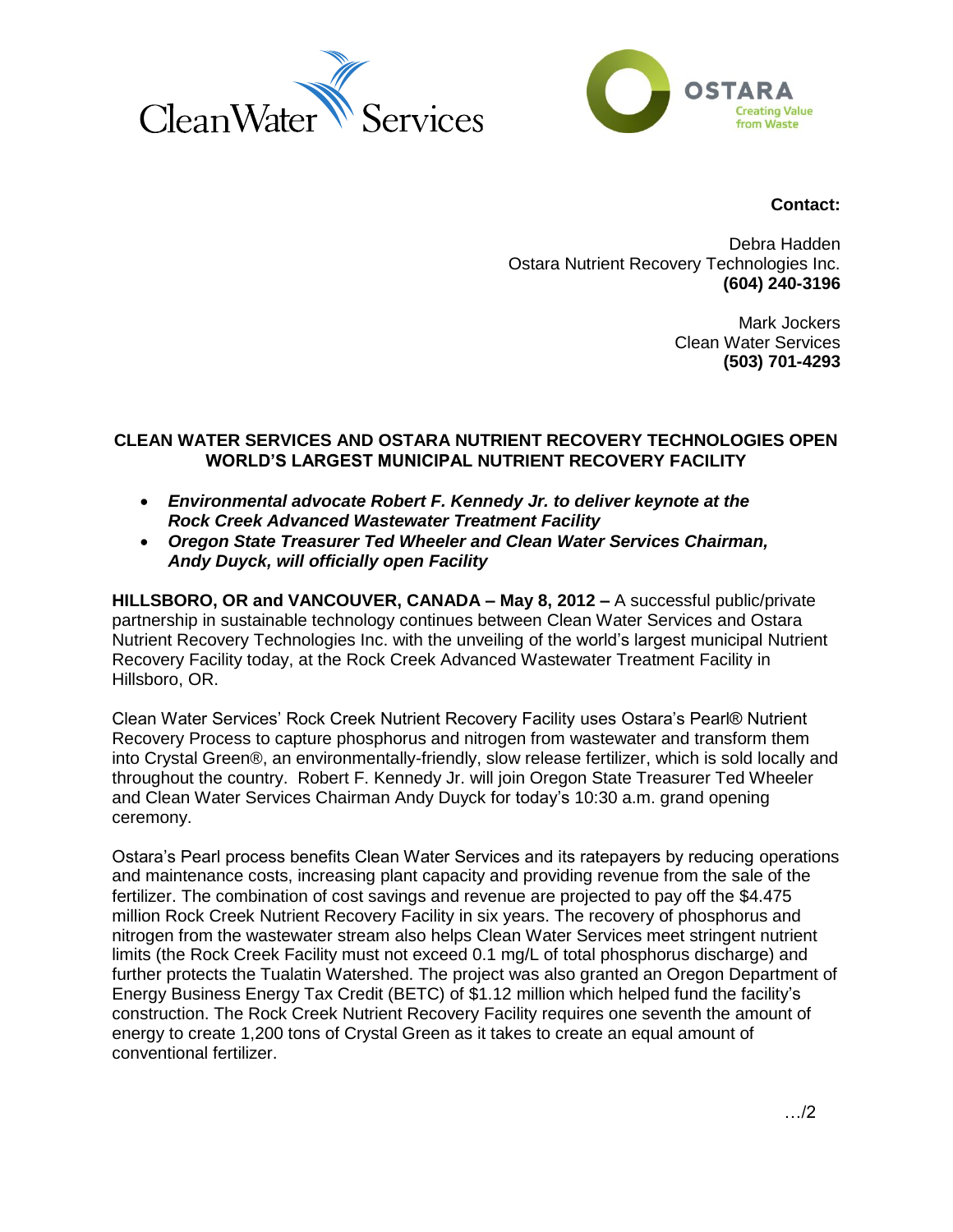



"Our partnership with Ostara is a natural progression of the work we do at Clean Water Services. Wastewater is a valuable resource that we can no longer afford to simply throw away," says Bill Gaffi, General Manager of Clean Water Services. "The cleaned water we produce at this facility is enhanced by the Ostara system and eliminates pollutants, providing life-giving flow to the Tualatin River. In addition, the Ostara system saves our ratepayers money by reducing our electrical and chemical usage, and through the shared revenue stream from the sale of Crystal Green."

Based on the successful operation of Ostara's nutrient recovery technology at Clean Water Services' Durham Advanced Wastewater Treatment Facility, installed in 2009, this second installation of the Pearl technology at Rock Creek features two Pearl 2000 fluidized bed reactors. Each reactor will provide four times the capacity of the Pearl 500 reactors installed at Durham. The Pearl 2000 system at Rock Creek will generate a combined capacity of 1,200 tons of Crystal Green fertilizer every year, compared with an annual capacity of 500 tons for the Durham facility. Clean Water Services is now the largest municipal producer of Crystal Green in the world. Crystal Green produced at the facility will be used in nurseries, lawn landscape, and turf applications throughout the Willamette Valley and the state of Oregon, as well as throughout North America.

"We are very excited to launch our new Pearl 2000 system with Clean Water Services. They have been a great partner in reaching cost effective and environmentally sound goals to recover nutrients for the highest beneficial re-use," says Phillip Abrary, President and CEO of Ostara, "Wastewater is no longer waste, but a valuable resource."

A common challenge for wastewater treatment facilities such as Rock Creek is the overaccumulation of phosphorus in the system resulting in the formation of struvite scale, a concrete-like mineral deposit which congests processing equipment, adding significantly to operating and maintenance costs and threatening plant reliability. Ostara's Pearl process helps Clean Water Services overcome these challenges at Rock Creek with the recovery of up to 90 per cent of the phosphorus and 20 per cent of the nitrogen from the wastewater stream, which is transformed through a chemical reaction in Ostara's Pearl process into an environmentally responsible source of phosphorus fertilizer.

"The amazing thing is that by helping wastewater treatment plants deal more efficiently with their nutrient overload problems, Ostara is also helping to address one of the earth's most significant environmental challenges - water pollution from the leaching and runoff of nutrients, such as phosphorus, which causes excessive algae growth and depletes waters of the oxygen necessary to support aquatic life," says keynote speaker Robert F. Kennedy Jr., environmental advocate and attorney, and Ostara Board Member. "Ostara's process takes these nutrients and turns them into a high value, slow release fertilizer that not only helps to preserve natural waterways by reducing runoff, but also makes good business sense as it offers operational cost savings and becomes a revenue source for the wastewater treatment plant implementing the technology."